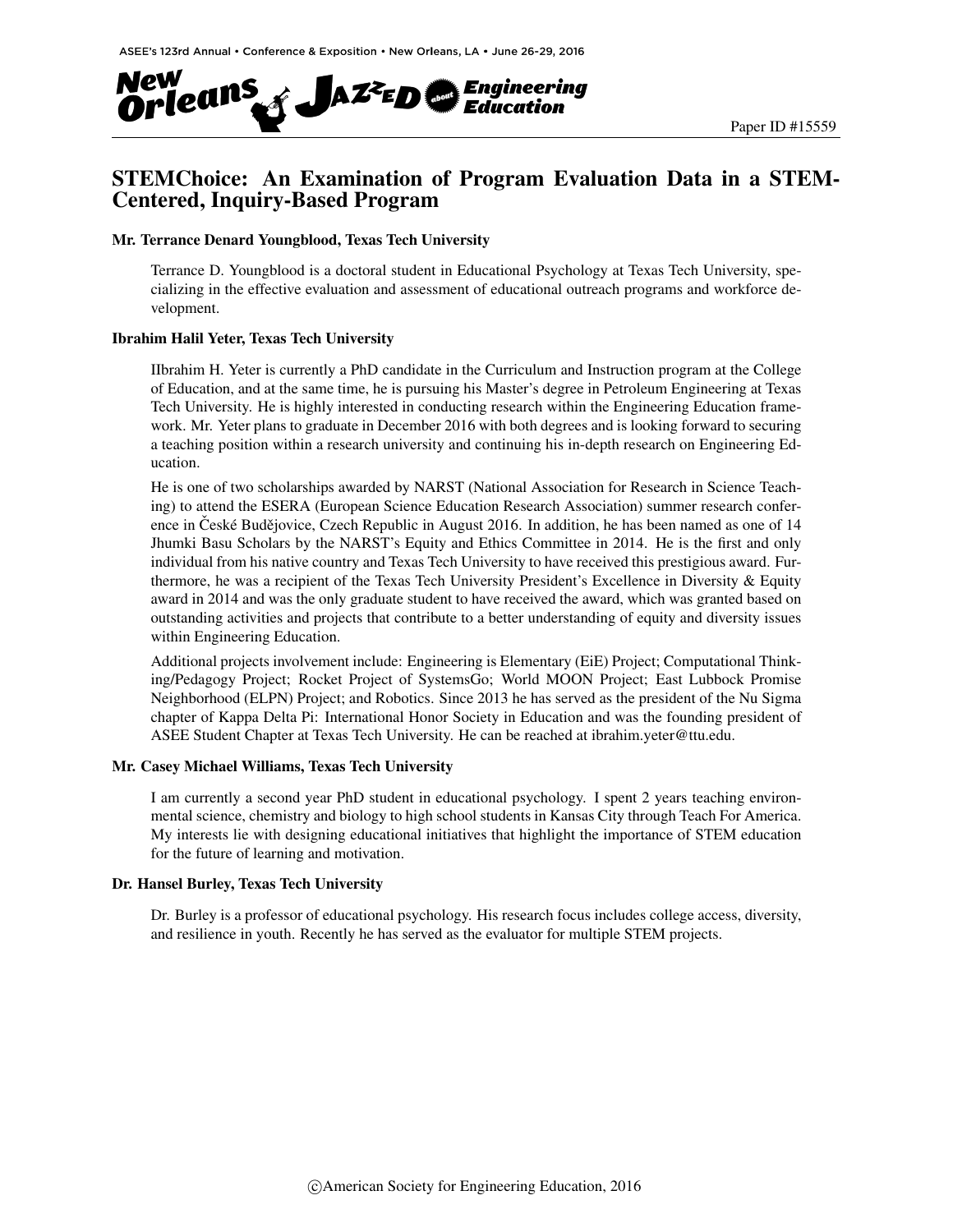# **STEMChoice: An Examination of Program Evaluation Data in a STEM-centered, Inquiry-based Program**

#### **Abstract**

On a national scale, there has been a call for improved instruction in science, technology, engineering, and mathematics (STEM) at all educational levels. In addition, claims have been made regarding the lack of a viable STEM workforce in certain critical areas. Consequently, many resources have been devoted to encouraging and motivating students in the secondary levels to pursue a STEM-related career.

This paper is centered on the efforts of an inquiry-based, STEM educational program that uses the conception, design, production, and deployment of rockets as a way to teach and improve students STEM-related workforce skills. The target population included high school students in one state in the southern region of the United States. Program evaluation data were collected via a student questionnaire grounded on two theories: Social Career Cognitive Theory (SCCT) and the Theory of Planned Behavior (TPB).

Based on program data collected during the 2014-2015 academic year, this paper will examine the effectiveness of the program in motivating students to pursue a STEM career, using the theoretical lens of Social Cognitive Career Theory (SCCT). The following research question will be addressed: which factors help predict student intentions to pursue a STEM career upon graduation of high school?

A stepwise multiple regression model was established to predict students' inclination to choose a STEM career. Findings suggest a viable model which accounted for the most amount of variability in students' inclination to pursue a STEM career,  $R = .40$ ,  $F(4, 444) = 20.885$ ,  $p < .01$ . The predictors within this model were focused on teamwork, overall student evaluation of the program, and problem solving.

#### **Introduction**

In order for students in the secondary levels to pursue careers in the science, technology, engineering and mathematics (STEM) fields, effective STEM instruction is must be present. However, in the United States, the lack of effective STEM teaching in the secondary level is a glaring issue.<sup>1</sup> For a nation that has increasing STEM workforce demands, the flat response from educational system makes the STEM pedagogical issues increasingly urgent. Despite these problems, there are schools and organizations that utilize problem- and inquiry-based teaching methods that appear to address the problem. One example of such an organization is SystemsGo.

SystemsGo is a non-profit organization headquartered in the southwestern region of the United States, that uses the conceiving, design, production, and deployment of rockets as a way to teach and improve students' STEM-related workforce skills. Annually, 40-50 high schools use this curriculum, allowing students to earn high school science credit. The centerpiece of the curriculum is the inquiry-based, pedagogical approaches that teachers learn and deploy. For an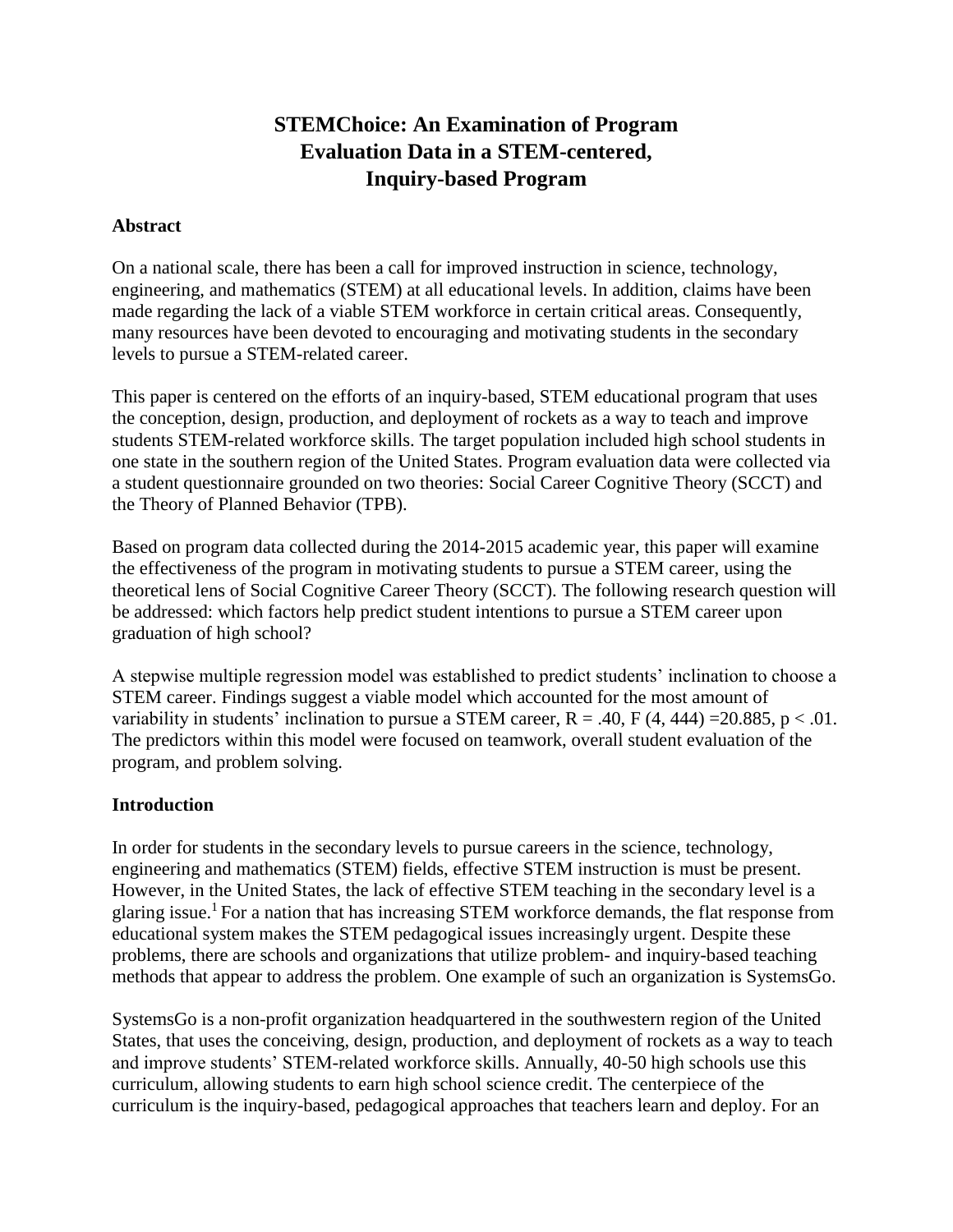entire academic year, teachers use no lectures. They guide students to develop their projects with questions designed to spark student curiosity and problem solving. These authentic teaching practices are supported in the literature, particularly in comparison studies with traditional approaches<sup>2,3</sup>. This aero-science program develops students' skills in areas of rocket design, development, testing, and innovation. Students learn about the laws of rocket stability, fluid dynamics, and aerodynamics. Students gain hands-on experience in problem solving, teamwork, project management, and effective communication. The program also prepares teachers to use inquiry-based teaching strategies in the classroom. Interestingly, SystemGo encourages interdisciplinary teacher teams that may include someone other than a science teacher. At the culmination of 3 years of participation, students design, build, and launch their own rockets at the White Sands Missile Range. Eighty percent of program participants from the original high school, Fredericksburg High School, have pursued STEM majors or careers.

The program include students and teachers from urban, suburban, and rural schools. The program recruits diverse students, with diversity being defined across a broad spectrum: ethnic, socioeconomic, academic skill, and interest. For example, SystemsGo teams can include students from Advanced Placement physics and students in vocational tracks, like metal shop. The gender makeup of teams ranges all along the continuum from all girls to all boys with most being a combination of the two. The program has a culminating competitions where winning is defined as students' demonstrating their competencies. The composition of participants plus the focus on inquiry-based learning strategies promises exciting evaluation and research opportunities.

SystemsGo charges schools a nominal fee, which is used to buy rocket supplies and provide professional development for teachers. Teachers also get access to the SystemsGo curriculum. Depending on the Texas high school diploma-type that the student is seeking, the course can meet a basic state requirement or be treated as an elective along the career and technical track. A typical class is driven by the students themselves. The work in teams in order to solve projectbased problems associated with building small prototype rockets that lead up to building a rocket that can fly at least a mile high. The teachers require that students ask questions, but the teacher answer to the questions is often another question. Lectures, if any, are directed on how to find resources and answers to questions. The purpose of the questioning is to create and enhance an environment of scientific inquiry and student independence.

### **Purpose**

The purpose of this study is to examine the relationship between teamwork, problem solving, and students' overall assessment on students' intentions of pursing a STEM career after graduation from high school via the lens of Social Career Cognitive Theory (SCCT). Using program data collected during the 2014-2015 academic year, the following research question will be addressed: which factors help predict student intentions to pursue a STEM career upon graduation of high school?

#### **Theoretical Framework**

This study draws upon Social Cognitive Career Theory (SCCT) and Ajzen's Theory of Planned Behavior (TPB) as its theoretical frame. SCCT has proven potential for explaining students' academic behavior and future career choice. Based on Bandura's social cognitive theory<sup>4</sup>, social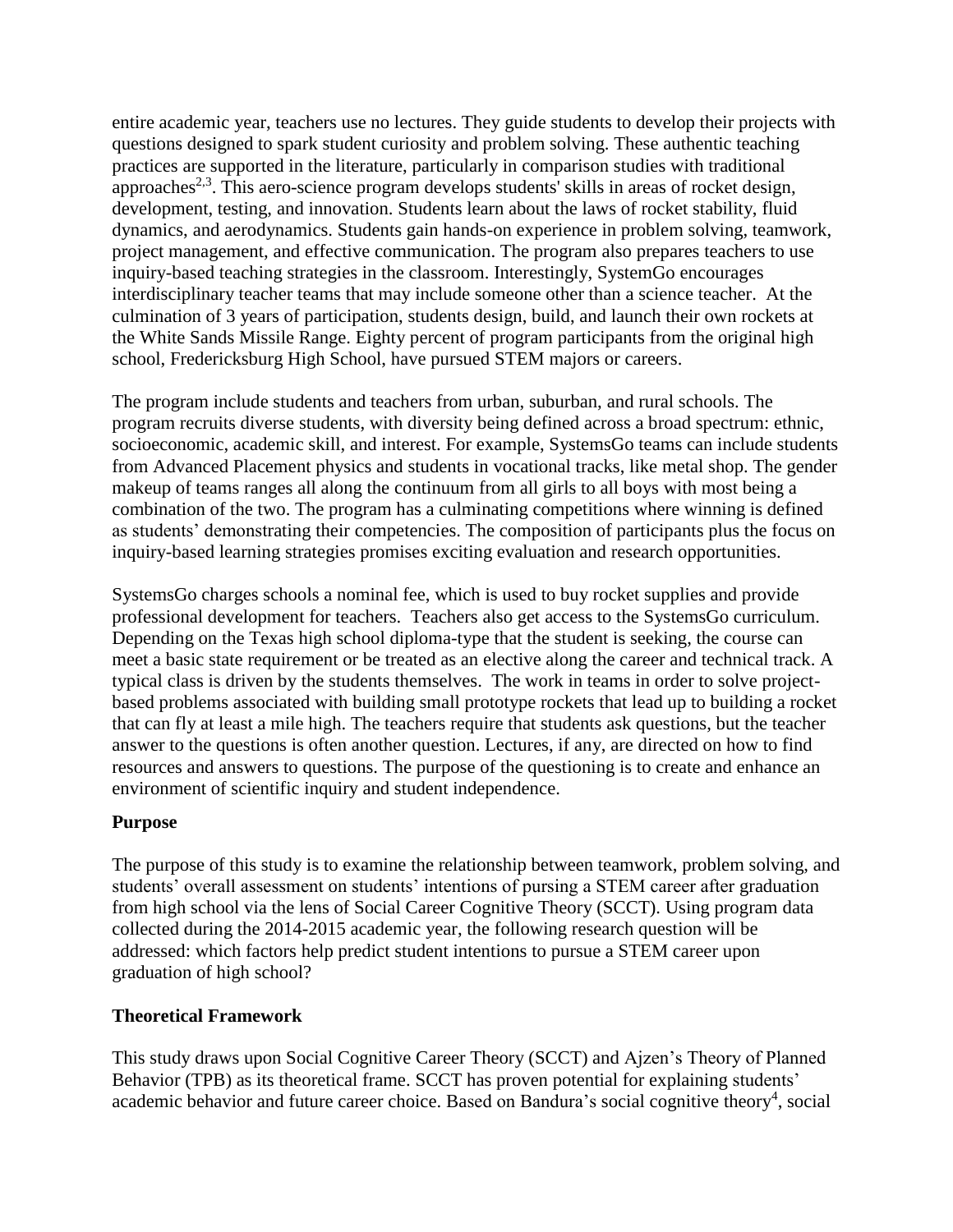cognitive career theory stresses the interrelationship among individual, environmental, and behavioral variables that have key impacts on academic and career choice<sup>5</sup>. Additionally, TPB suggests that any behavior, like STEM choice and performance, can be explained by a person's intentions to engage in the behavior. The predictors of a behavior are an evaluation of the behavior, perceived social pressure to perform the behavior (*viz*, teamwork) self-efficacy in relation to the behavior, also known in TPB as behavioral control, and intention to perform the behavior<sup>6</sup>. SCCT, self-efficacy, outcome expectations, and goals operate together with personal characteristics and environmental contexts to help shape academic and career development<sup>7</sup>. While it is claimed that SCCT is comprised of three overlapping models of educational and vocational interest development; choice-making, and performance attainment<sup>8</sup>, this study will only focus on the aspect of educational and vocational interest development as shown in Figure 1 below.



Figure 1. *Model of educational and vocational interest development*

## **Problem Based Learning**

Problem-based learning (PBL) in relation to STEM is an "ill-defined task within a well-defined outcome situated with a contextually rich task requiring students to solve several problems which when considered in their entirety showcase student mastery of several concepts of various STEM subjects."<sup>9</sup> The positive effects of PBL in relation to STEM education have been well-documented in that its use in the classroom has contributed to greater student comprehension and application of concepts than other traditional pedagogical approaches.<sup>10</sup> Students have exhibited higher levels of elaboration, critical thinking and metacognition<sup>11</sup>. Exposure in a PBL classroom has even contributed to changes in student attitudes towards STEM to the point of recognizing its importance.<sup>12</sup> In a meta-analysis which focused on the effects of integrative approaches among STEM subjects on student learning, Becker & Park found that schools that utilized the integration of engineering, math, science, and technology  $(d=1.76)$  as well as engineering, science, and technology were likely to help improve student achievement  $(d=.66-2.95)^{13}$ .

## **Participants**

All participants were students in a high school that was affiliated with SystemsGo. Four hundred sixty-six students (n=466) responded to the program questionnaire administered in May 2015. Seventy-nine percent of the students were male and 21% were female. With regards to ethnicity, the three largest groups were Caucasians (52%), Hispanic-Americans (40%), and African-Americans (4%) respectively. Over 80% of the participants were upperclassmen: 37% were seniors, 47% were juniors, 9% were sophomores, and 7% were freshmen. Looking at student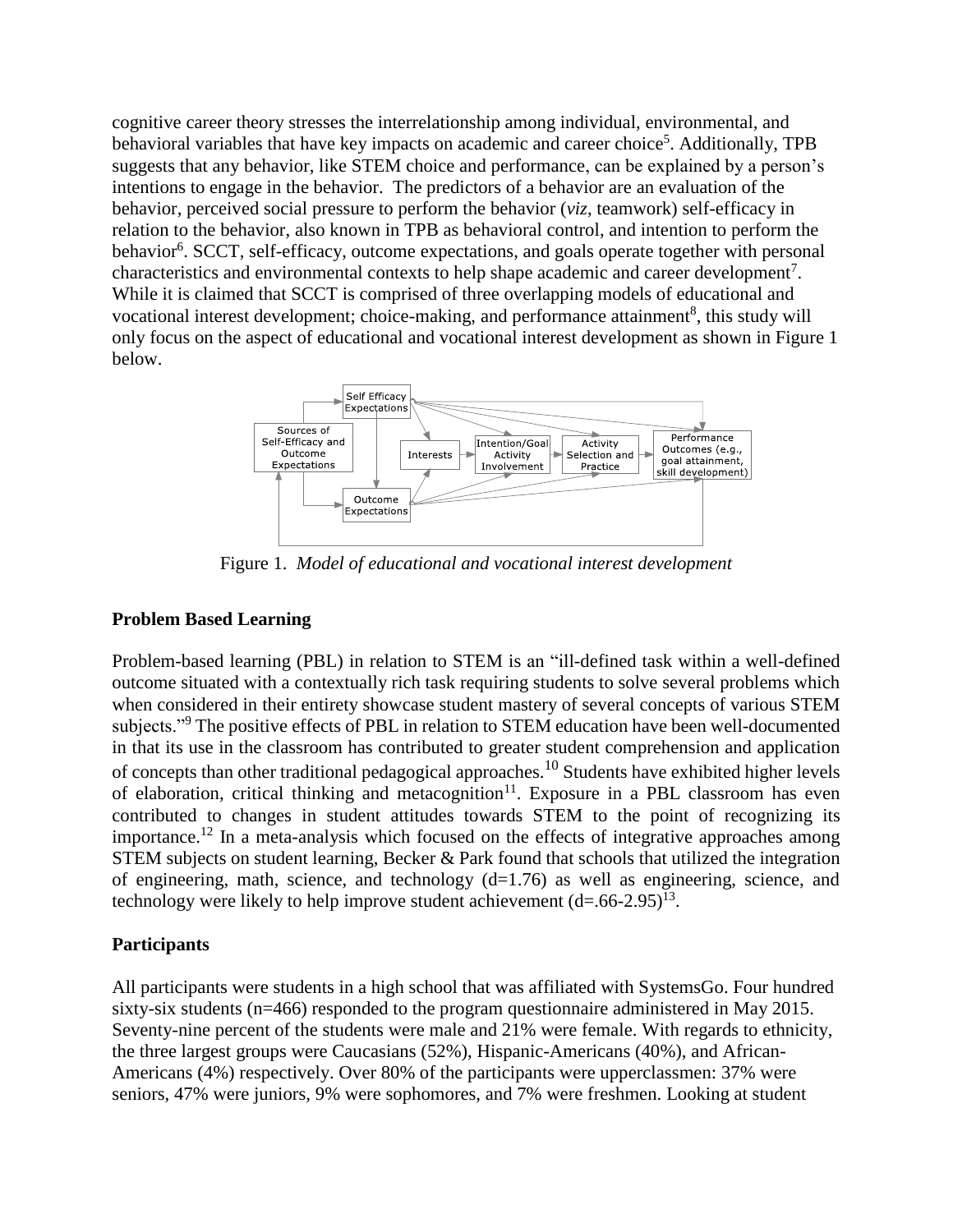standing in the rocket program, 80% of the students were in their first year of the rocket program and 13% were in their second year<sup>14</sup>.

#### **Instrumentation**

The 2015 version of the Student Questionnaire consisted of 33 questions. Thirteen were demographic questions, seventeen attitudinal items related to the students' experiences and career goals, and three were open-ended questions. A copy of the questionnaire is located in the Appendix. The questionnaire was based on the theoretical frame presented above. While there has been preliminary exploration conducted on the open-ended questions<sup>15</sup>, this study focused on the 17 questionnaire attitudinal items which represented variables that were related to intentions to choose a STEM career can be grouped with the following themes: beliefs about the ability to succeed in STEM, STEM success consequences, student social supports, teamwork, project management, and inquiry/project-based learning.<sup>16</sup> Content and construct validity of this instrument were tested by soliciting the input of various stakeholders within SystemsGo. These attitudinal items produced a high reliability coefficient (Cronbach's  $\alpha = .87$ )<sup>17</sup>. Exploratory factor analysis was also conducted to support the inclusion of sets of items that loaded well together and eliminate those that did not load well. Based on this analysis, eight items were removed and nine were left for further analysis.

#### **Analysis**

Using PASW SPSS (v.18), data were prescreened for missing data, outliers, and normality. First, data were initially checked for missing data using a missing values pattern analysis. Approximately, 2% of the data were missing. Then, using multiple imputation procedures, the missing data were imputed. The variables selected for this study are as follows listed in Table 1.

| Variable         | Variable Label                               | Function               |  |  |  |
|------------------|----------------------------------------------|------------------------|--|--|--|
| Q24_1(criterion) | For me to excel in a STEM career would       | <b>Career</b>          |  |  |  |
|                  | be                                           |                        |  |  |  |
| $Q40_2$          | I knew how to help my team stick to          | Teamwork               |  |  |  |
|                  | deadlines                                    |                        |  |  |  |
| $Q40_114$        | I believed that my class team worked like an | <b>Teamwork</b>        |  |  |  |
|                  | engineering team at a design and production  |                        |  |  |  |
|                  | facility                                     |                        |  |  |  |
| $Q40_16$         | When my team started to drag, I knew what    | <b>Teamwork</b>        |  |  |  |
|                  | to say to get them back on track             |                        |  |  |  |
| Q40_15Recode     | <b>Active Role in Team Briefings</b>         | <b>Teamwork</b>        |  |  |  |
| Q39_1Recode      | <b>Fantastic Experience</b>                  | <b>Overall Student</b> |  |  |  |
|                  |                                              | Evaluation             |  |  |  |
| Q40 1Recode      | Say Wonderful Things                         | <b>Overall Student</b> |  |  |  |
|                  |                                              | Evaluation             |  |  |  |

Table 1. *List of Variables for Preliminary Analysis*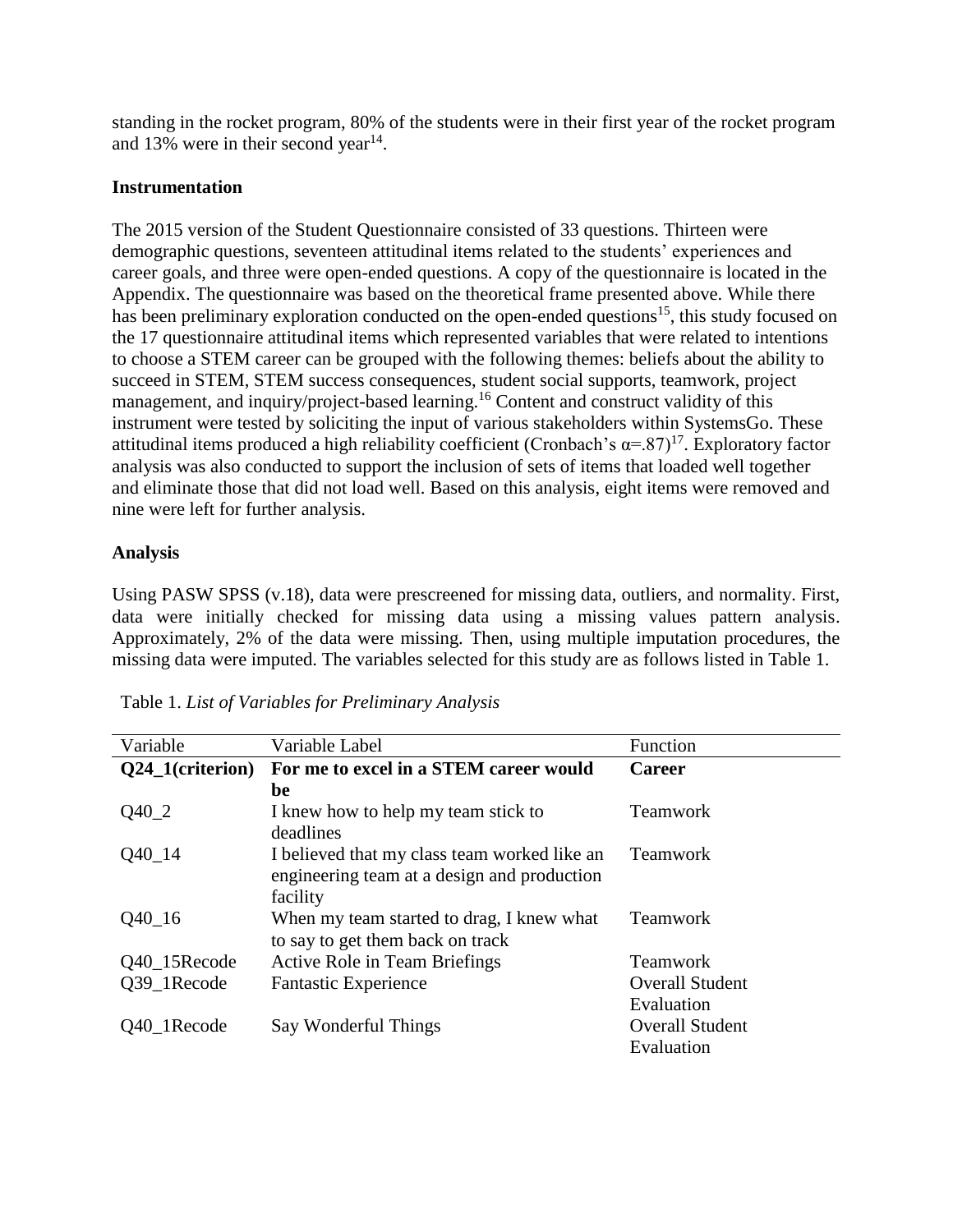| $Q43\_3$    | When I try to solve multiple complex<br>problems, I placed my data in sequential | Problem Solving |  |
|-------------|----------------------------------------------------------------------------------|-----------------|--|
|             | order                                                                            |                 |  |
| Q43 1Recode | Getting the facts in complex problems                                            | Problem Solving |  |

Q24. 1 represents the criterion variable for students' inclinations toward a STEM career. All other variables function as predictors. Data was then checked for univariate and multivariate normality. For univariate normality, variables with skewness greater than positive or negative 1.5 were adjusted by removing outliers and eventual recoding<sup>18</sup>. To address multivariate normality, variables were tested using Mahalanobis' distance<sup>19</sup>; those cases that were multivariate non-normal were removed from this study. After conducting these normality tests, 449 cases were utilized for multiple regression analysis. The following model was entered into SPSS using the stepwise function: **Career = [Teamwork] + [Overall Student Evaluation] + [Problem Solving]**

 $Q24\_1 = [Q40\_2+Q40\_14+Q40\_16+Q40\_15Recode] + [Q39\_1Recode+Q40\_1Recode] +$ [Q43\_3+Q43\_1Recode]

#### **Results**

Bivariate correlations with the Career variable (Q24\_1) were mostly moderate sizes ranging from a low of .20 (Q43\_3) to a high of .30. A list of bivariate correlations is found in Table 2.

| Table 2. Bivariate Correlations |       |       |                    |        |        |       |       |       |       |
|---------------------------------|-------|-------|--------------------|--------|--------|-------|-------|-------|-------|
|                                 | Q24 1 | Q40 2 | O <sub>40</sub> 14 | Q40 16 | Q40 15 | Q39 1 | Q40 1 | Q43 3 | Q43 1 |
|                                 |       |       |                    |        |        |       |       |       |       |
| Q24 1                           |       |       |                    |        |        |       |       |       |       |
| Q40 2                           | .30   |       |                    |        |        |       |       |       |       |
| Q40_14                          | .23   | .53   |                    |        |        |       |       |       |       |
| Q40_16                          | .27   | .61   | .51                |        |        |       |       |       |       |
| Q40 15 Recode                   | .29   | .63   | .44                | .67    |        |       |       |       |       |
| Q39 1Recode                     | .30   | .43   | .39                | .30    | .42    |       |       |       |       |
| Q40 1Recode                     | .27   | .38   | .40                | .30    | .40    | .80   |       |       |       |
| Q43 3                           | .20   | .28   | .25                | .35    | .30    | .19   | .17   |       |       |
| Q43 1 Recode                    | .28   | .35   | .26                | .32    | .37    | .24   | .22   | .51   |       |

All correlations were rounded to nearest hundredth. All correlations were statistically significant, p<.01.

Using the stepwise method, four regression models were established to predict students' inclination to choose a STEM career, as seen in Table 3. Model 1 uses Q40\_2 from Teamwork as a sole predictors. Model 2 uses Q40\_2 and Q40\_15 from Teamwork as predictors. Model 3 uses Q40\_2 and Q40\_15 from Teamwork as well as Q39\_1 from Overall Student Evaluation as predictors. Model 4 uses those three variables in addition to Q43\_1 from Problem Solving as predictors. While all four models were statistically significant as shown in Table 3, the best regression model was Model 4, which accounted for the most amount of variability in students' inclination to pursue a STEM career,  $R = .40$ ,  $F(4, 444) = 20.885$ ,  $p < .01$ . In that model, three of the four predictors were significant,  $p < .05$ . Only Q40\_15 (Active Role in Team Briefings) was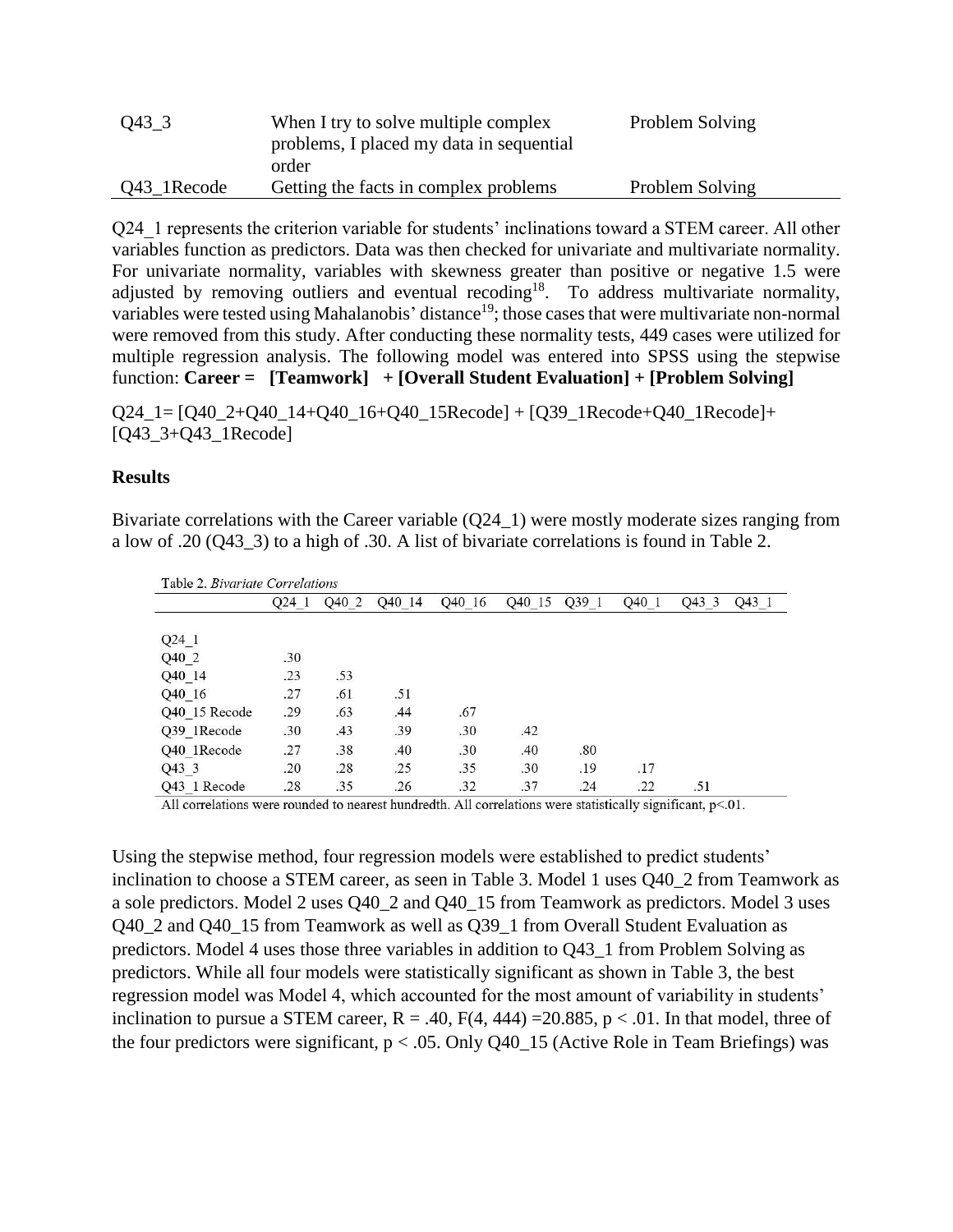#### nonsignificant ( $\beta$  = .09).

Table 3. Summary of Regression Analysis for Variables Predicting Student Intentions to Pursue STEM Career (N=448)

| Model 1 |                         |                  | Model 2 |           |         | Model 3 |           |         | Model 4 |           |         |
|---------|-------------------------|------------------|---------|-----------|---------|---------|-----------|---------|---------|-----------|---------|
| B       | SE B                    |                  | B       | SE B      |         | B       | SEB       |         | B       | SE B      |         |
| .35     |                         | $.30**$          | .22     | .06       | $.20**$ | .17     | .06       | $.15**$ | .13     | .07       | $.12*$  |
|         |                         |                  | .20     |           | $.17**$ | .14     | .07       | $.12*$  | .10     | .07       | .09     |
|         |                         |                  |         |           |         |         |           | $.19**$ | .29     | .08       | $.18**$ |
|         |                         |                  |         |           |         |         |           |         | 2.27    | .07       | $.17**$ |
|         | .30                     |                  |         | .33       |         |         | .37       |         |         | .40       |         |
|         | .09                     |                  |         | .11       |         |         | .14       |         |         | .16       |         |
|         |                         |                  |         | $27.41**$ |         |         | $23.32**$ |         |         | $20.89**$ |         |
|         | $*_p$ < .05. **p < .01. | .05<br>$45.47**$ |         |           | .06     |         | .30       | .08     |         |           |         |

#### **Discussion**

The purpose of this initial examination was to use a combination of SCCT and TPB in order to explain student inclination toward a STEM career. Though three of the four predictors are significant in this model, the results not only suggest that the presence of collaborative learning combined with authentic problems is needed in the contemporary STEM classrooms<sup>20,21</sup> but confirm earlier studies that showed that students who participated in problem-based learning felt that it helped them become independent learners<sup>22</sup> and reported a greater sense of personal growth<sup>23</sup>. Such findings are a positive indication that this program is effective in terms of affecting student interest to make the experience more personal to them<sup>24</sup>. This type of interest development is aided through the establishment of a positive group environment that supplies the students with authentic, applied tasks to complete in order to achieve the goal of building a rocket. From this model, a student's intentions to pursue a STEM career after high school are predicted based on three aspects: a) the students' actual outlook on the experience in the program, b) ability to effectively work in a team under real deadlines, and c) their ability to solve complex problems.

#### **Future Research**

In learning more about the students in SystemsGo in relation to SCCT, I feel that a structural equation model would be useful to see because it would help to explain the program data from a broader perspective via the construction of latent constructs multiple dependent variables and indirect effects.25,26 .

#### **Note**

This research was supported and funded partially by SystemsGo, Inc. [\(www.systemsgo.org\)](http://www.systemsgo.org/). We thank Mr. Brett Williams, founding teacher and former executive director of SystemsGo, and the entire SystemsGo group for allowing us to observe students and teachers in their program.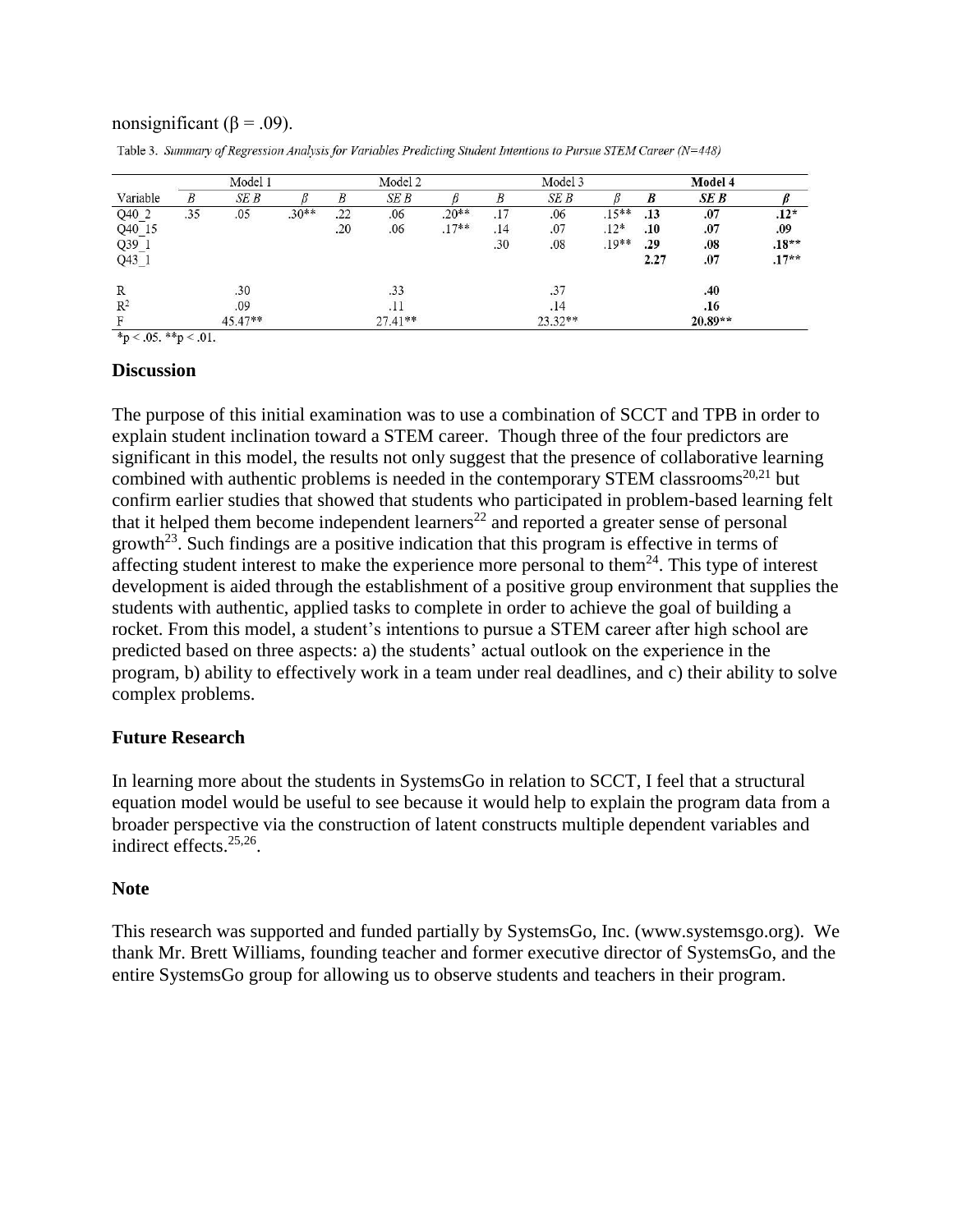#### **References**

- 1. National Academy of Science, Committee on Science, Engineering, and Public Policy (COSEPUP). (2007). *Rising above the gathering storm: Energizing and employing America for a brighter economic future*. Washington, DC: National Academies Press.
- 2. Gijbels, D., Dochy, F., Van den Bossche, P., & Segers, M. (2005). Effects of problem-based learning: A metaanalysis from the angle of assessment. *Review of Educational Research*, *75*(1), 27-61.
- 3. Gormally, C., Brickman, P., Hallar, B. & Armstrong, N. (2009). Effects of inquiry-based learning on students' science literacy skills and confidence. *International Journal for the Scholarship of Teaching and Learning, 3*(2), 1-22. Retrieved from http://digitalcommons.georgiasouthern.edu/ij-sotl/vol3/iss2/16
- 4. Bandura, A. (1986). *Social foundations of thought and action: A social cognitive theory*. Englewood Cliffs, NJ: Prentice-Hall.
- 5. Lent, R.W., & Brown, S.D. (2006). On conceptualizing and assessing social cognitive constructs in career research: A measurement guide. *Journal of Career Assessment, 14*, 12-35.
- 6. Ajzen, I. (1991). The theory of planned behavior. *Organizational Behavior and Human Decision Processes, 50*, 179-211.
- 7. Lent, R. W. (2005). A social cognitive view of career development and counseling. In S. D. Brown & R. W. Lent (Eds.). *Career development and counseling: Putting theory and research to work* (pp. 101-127). Hoboken, NJ: John Wiley & Sons.
- 8. Lent, R., Brown, S. & Hackett, G (1994). Towards a unifying social cognitive theory of career, academic interest, and performance. *Journal of Vocational Behavior, 45*, 79-122.
- 9. Capraro, R., Capraro, M., & Morgan, J., Eds. (2013). *STEM project-based learning: An integrated science, technology, engineering, and mathematics (STEM) approach*. Boston: Sense Publishers.
- 10. Wirkala, C., & Kuhn, D. (2011). Problem-based learning in K-12 education: Is it effective and how does it achieve its effects? *American Educational Research Journal*, *48*(5), 1157-1186.
- 11. Stefanou, C., Stolk, J., Prince, M., Chen, J. & Lord, S. (2013). Self-regulation and autonomy in problem- and project-based learning environments. *Active Learning in Higher Education*. *14*(2). 109-122.
- 12. Tseng, K., Chang, C., Lou, S., Chen, W. (2013). Attitudes towards science, technology, engineering, and mathematics in a project-based learning environment. *International Journal of Technology and Design Education. 23*(1). 2013. 87-102.
- 13. Becker, K. & Park, K. (2011). Effects of integrative approaches among science, technology, engineering, and mathematics (STEM) subjects on students' learning: A preliminary meta-analysis. *Journal of STEM Education*. *12*(5-6), 23-37.
- 14, 16, 17. Burley, H., Youngblood, T., Williams, C. & Yeter, I. (2015). *All SystemsGo: Evolution of a powerful, inquiry learning-based program*. Summer 2015 Final Evaluation.
- 15. Williams, C., Burley, H., & Youngblood, T. (2015). A preliminary exploration of student experiences in a STEM centered inquiry based program. Presented at the Southwest Educational Research Association Conference. New Orleans, LA.
- 18, 19. Mertler, C., & Vannatta, R. (2005). *Advanced and Multivariate Statistical Methods*. 3rd ed. Glendale, CA: Pyrczak Publishing.
- 20. Lin, E. (2006). Cooperative learning in the science classroom: A new model for a new year. *The Science Teacher*. 34-39.
- 21. Ferreira, M., & Trudel, A. (2012). The impact of problem-based learning (PBL) on student attitudes toward science, problem-solving skills, and sense of community in the classroom. *Journal of Classroom Interaction*, *47*(1). 23-30.
- 22. Thomas, M., & Chan, L.P. (2002). Achieving learner independence using the problem-based learning approach. *Journal of Language and Linguistics, 1*(3).
- 23. Hepper, J., Ellis, J., Robinson, J., Wolfer, A. & Mason, S. (2002). Problem solving in the chemistry laboratory: A pilot project to reform science teaching and learning. *Journal of College Science Teaching, 31*(5), 322- 326.
- 24. Hidi, S., & Renniger, K. (2006). The four-phase model of interest development. *Educational Psychologist*. *41*(2), 111-127.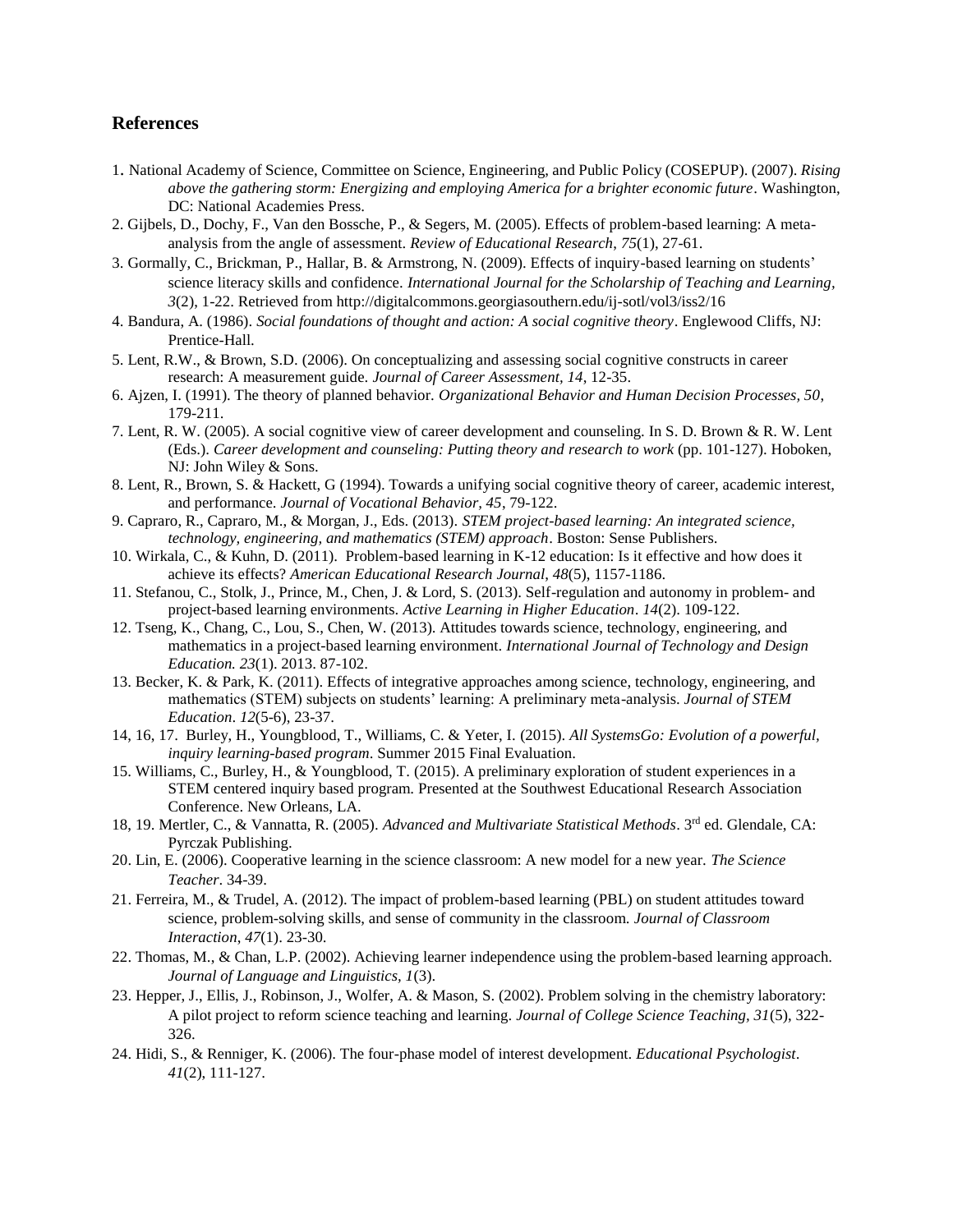- 25. Schreiber, J., Nora, A., Stage, F., Barlow, E., & King, J. (2006). Reporting structural equation modeling and confirmatory factor analysis results: A review. *Journal of Educational Research*. *99*(6), 323-336.
- 26. Jackson, D., Gillaspy, J., & Purc-Stevenson, R. (2009). Reporting practices in confirmatory factor analysis: An overview and some recommendations. Psychological Methods, 14(1), 6-23.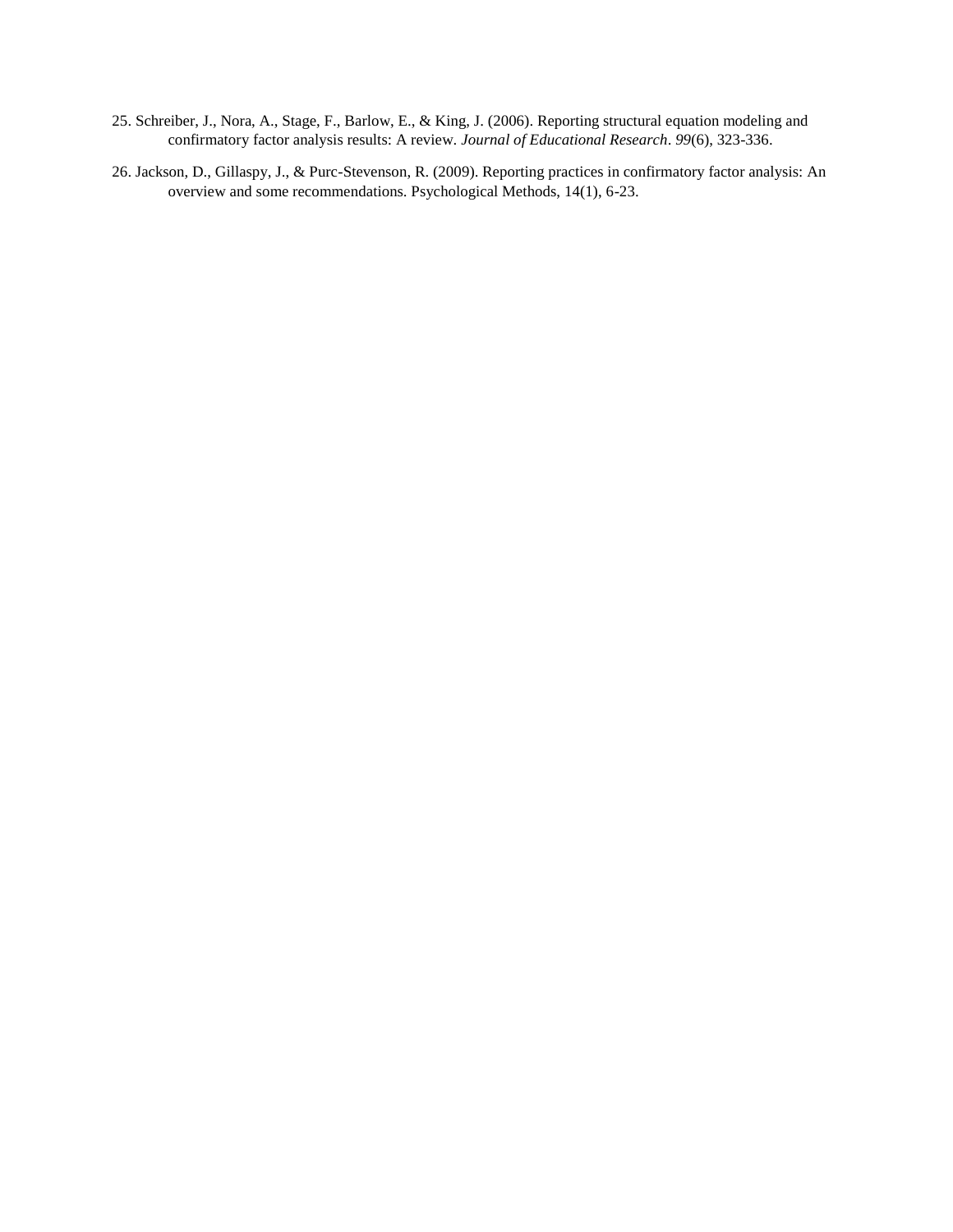#### **Appendix**

**The Rocket Program- AY15post** © 2015 Hansel Burley **Student Participant Information Sheet—SystemsGo Evaluation Project Title:** Evaluation of SystemsGo Project. AY 15 **Investigator:** Hansel Burley, Texas Tech University

**Purpose:** Congratulations on your participation in your school's rocket program. Your high school's program is designed to increase students' interest in science, technology, engineering, and mathematics (STEM). The sponsor of your school's program is a non-profit organization called SystemsGo. This group provides the curriculum to your program. This program needs your help in making these types of programs better. We only need that you answer a few questions from our online questionnaire. This online questionnaire is one part of an evaluation of SystemsGo. They are interested in learning how well rocket programs increase students' interest in STEM careers. This questionnaire is designed to help them understand the program's effectiveness. We are inviting you to help SystemsGo by answering questions about the program and your career interests. I'm writing you as part of the evaluation team from Texas Tech University. I hope you will participate in this short survey. Your participation is completely voluntary. You may quit at any time. Procedures: If you choose to participate in this evaluation, your responses are completely anonymous. Your teacher will give you a link to the survey, and it will be on the SystemsGo website. Answer the survey on your class computer. It should take about 10-15 minutes to complete. You may skip any question that you do not want to answer. That's it. Again, there are no names collected, so be as honest and thoughtful as you can. Any written results will focus on all rocket program students. We will not release any information that can identify you.

**Risks:** Because this questionnaire is anonymous, there are no risks to you. We also cannot imagine how any of the questions can cause you any discomfort. Additionally, your choice not to participate in answering the questions will not affect you or your status in your rocket program in any way. Compensation and Benefits. There is no reward for taking the survey. However, many consider improving STEM as the most important task for American education. Your answering a few questions will help in that effort. It also will help SystemsGo, and it will help your local program. Contact: If you have any questions or concerns about this project contact Hansel Burley at 806.834.5135 or hansel.burley@ttu.edu. If you have questions about your rights as a research volunteer, you may direct them to the Human Research Protection Program (HRPP), Office of the Vice President for Research, Texas Tech University, Lubbock, Texas, 79409, 806.742.2064. This is project number 504365. Again, the survey can be finished very quickly, so push to the end if you can. Some questions are similar to each other. That's by design--read carefully. Thank you again!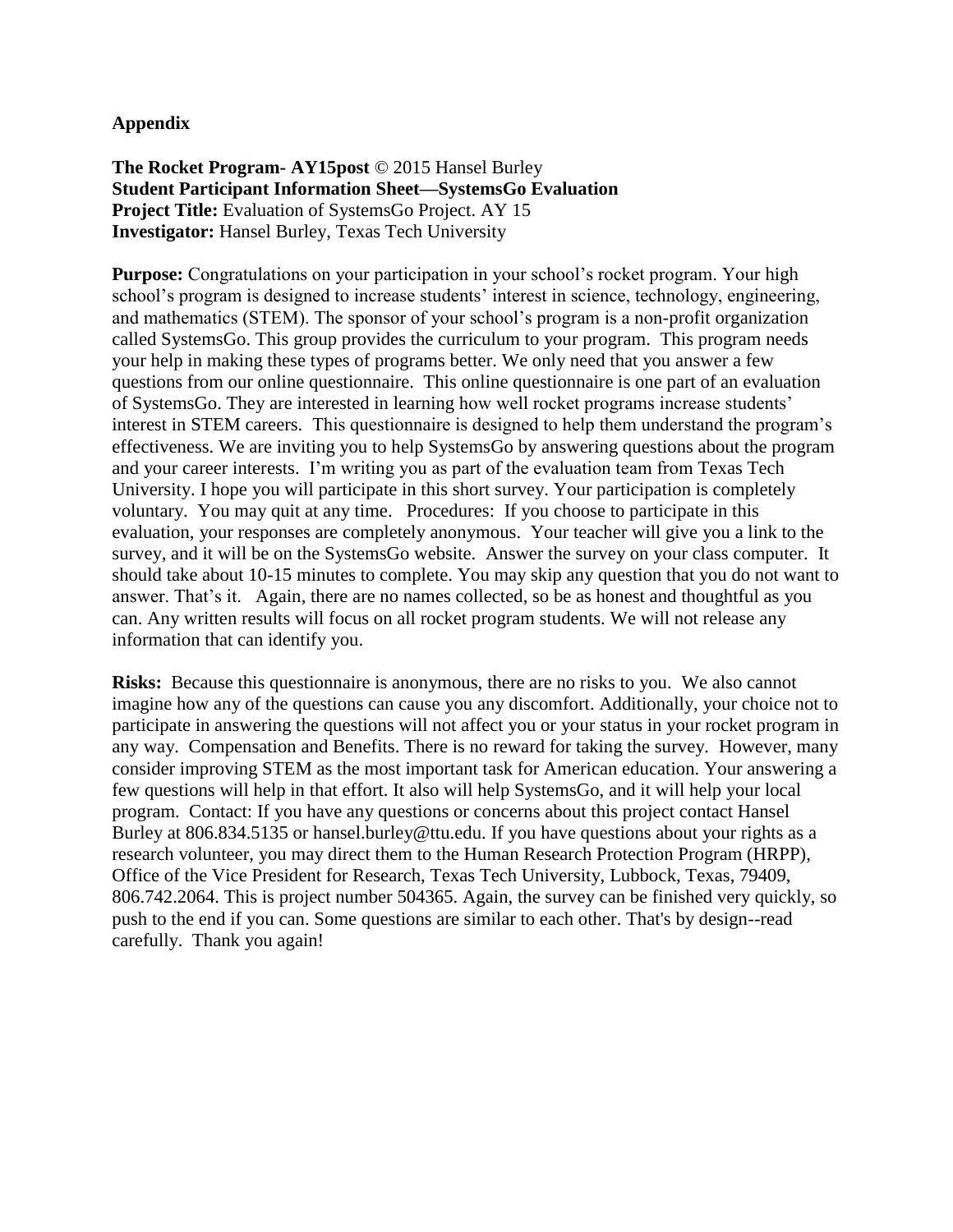Q42 Get your school ID number from your teacher. Please enter your 4-digit school ID number here. It must be exactly 4 characters.

## **Q1 Please indicate your ethnicity (Mark all that apply)**

- O Asian American
- Black/African American
- **O** Hispanic American
- **O** Native American
- Q International
- White/European American

## **Q46 Please indicate your gender**

- O Male
- Q Female

## **Q2 What are your educational aspirations?**

- O High school
- O Some college
- Associate's Degree
- O Bachelor's Degree
- Master's Degree
- **O** Doctoral Degree
- O Medical Degree
- Law Degree

### **Q9 What is your standing at school?**

- Freshman
- O Sophomore
- Q Junior
- Q Senior

### **Q11 Have you earned any college credit? How much?**

- $\overline{Q}$  0 hrs.
- $\overline{O}$  1-9 hrs.
- $\overline{O}$  10-21 hrs.
- $Q$  22+ hrs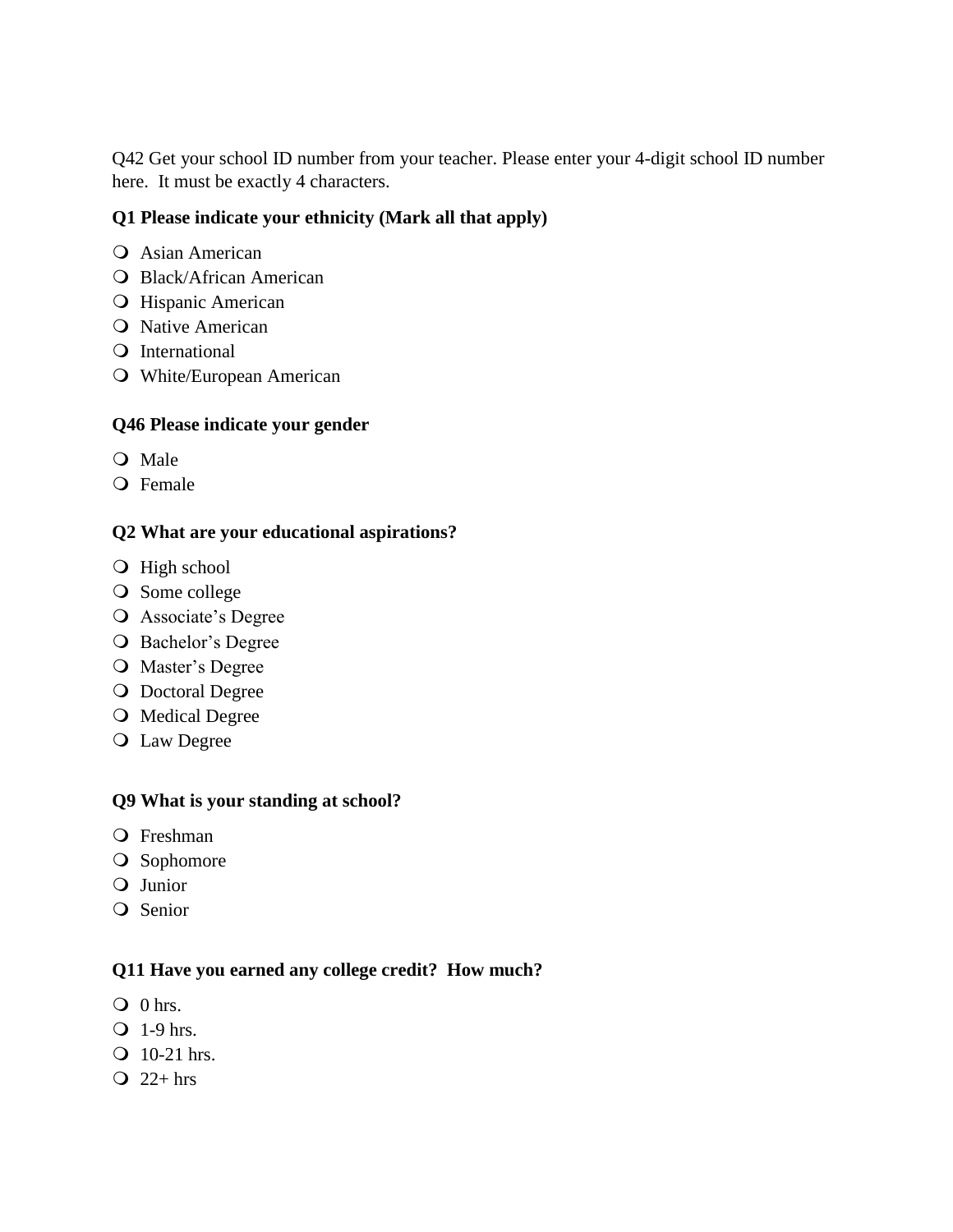## **Q12 Have you taken a physics course prior to the rocket program course?**

- Yes
- O No

## **Q13 Will you get credit for physics by taking the rocket program course?**

- Yes
- Q No

## **Q14 What type of 6 or 9 week grades do you get in science courses?**

- All A's
- A's and B's (about equal)
- O Mostly B's
- B's and C's (about equal)
- O Mostly C's
- Usually less than C's

## **Q34 Highest level of education of my mother or female guardian**

- Less than high school
- $\bigcirc$  High school diploma
- O Some college
- Associate's degree
- O Bachelor's degree
- Master's degree
- O Doctoral degree
- O Medical degree
- Law degree
- O No female guardian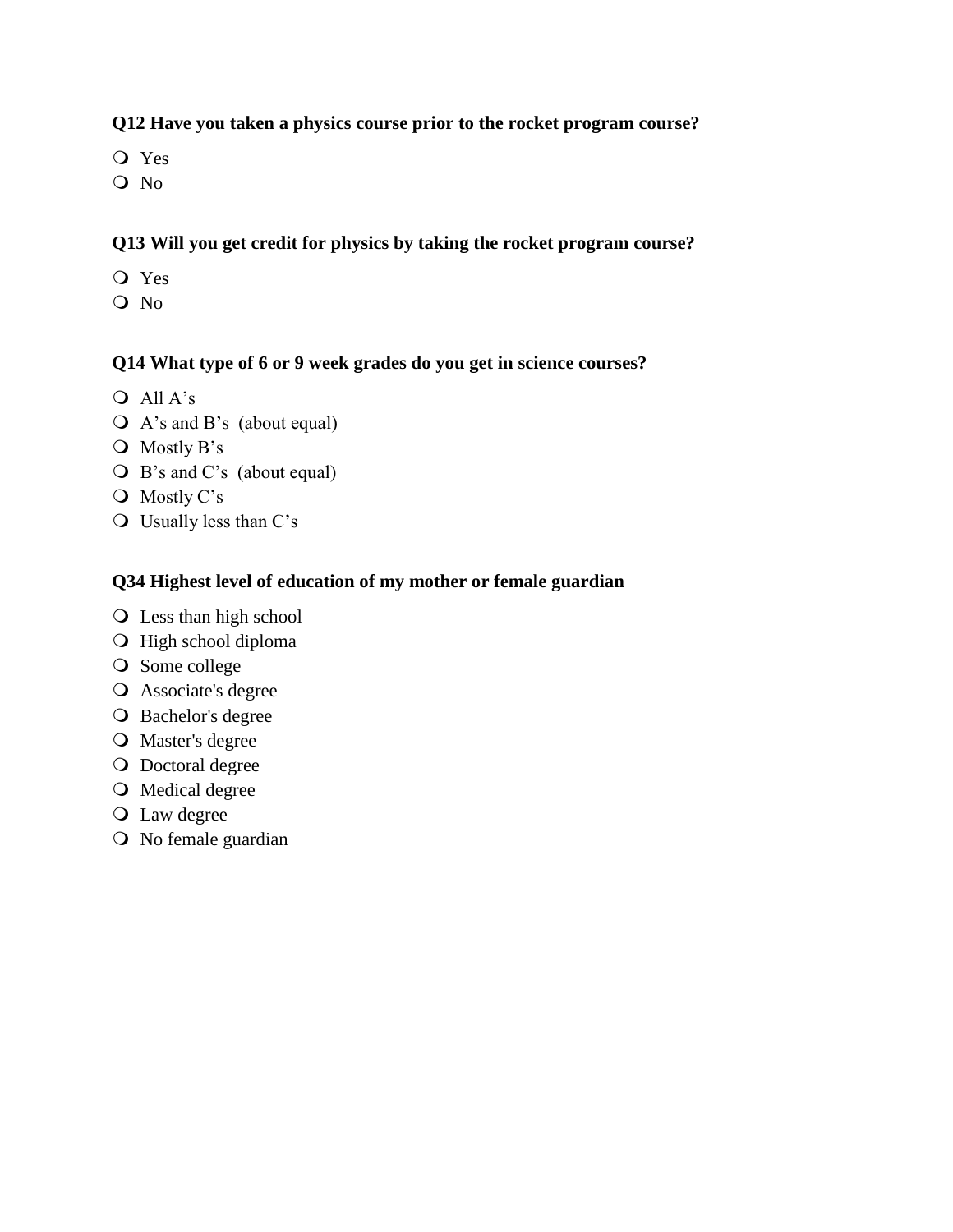## **Q17 Highest level of education of my father or male guardian?**

- Less than high school
- O High school diploma
- O Some college
- Associate's degree
- O Bachelor's degree
- Master's degree
- O Doctorate degree
- Medical degree
- Law degree
- O No male guardian

## **Q16 Please (Choose one) I am:**

- First year rocket program student
- O Second year rocket program student
- Third year rocket program student
- Fourth year rocket program student

## **Q35 What was your rocket team's goal for your rocket?**

- CoET (Concepts of Engineering and Technology) Design project
- Tsiolkovsky: Rocket with a 1 lb payload, flying one mile high
- Oberth: Rocket that reaches transonic speed
- Goddard: Rocket that reaches 80,000-100,000 ft

### **Q47 Please indicate your school's University Interscholastic League (UIL) ranking**

- **O** 1A
- $Q$  2A
- $Q$  3A
- $Q$  4A
- $O$  5A
- $O$  6A

### **Q5 Using the slide bar, please indicate your degree of interest, right now**

\_\_\_\_\_\_ Interest in attending college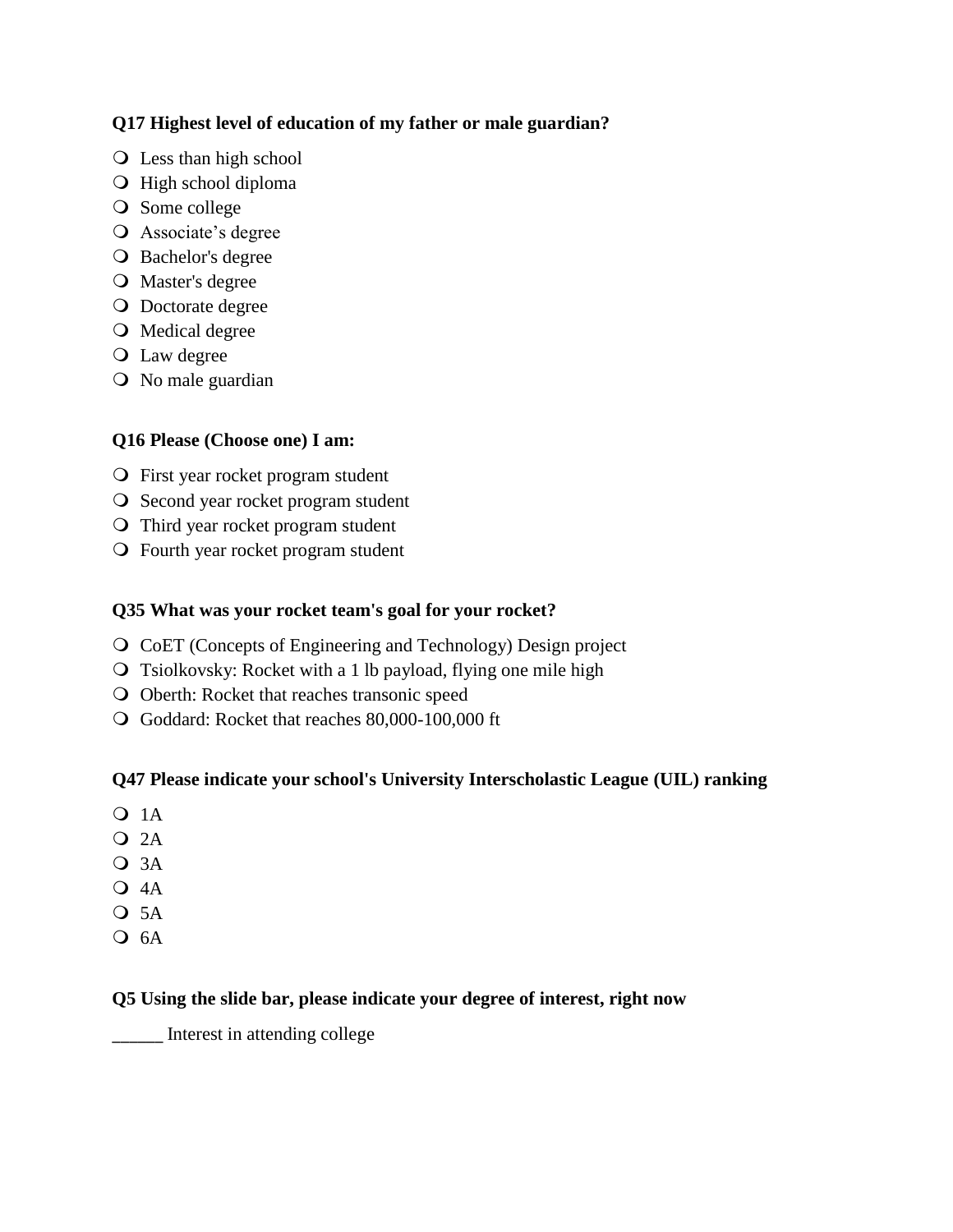#### **Q21 Please indicate your degree of agreement with the following statements:**

I know an adult who is a scientist, technologist, engineer, or mathematician.

#### **Q24 Using the scale below, please complete the following statement:**

\_\_\_\_\_\_ For me to excel in a STEM career would be

#### **Q32 Using the scale below, please complete the following statement:**

\_\_\_\_\_\_ If the rocket did not fly as expected (or my project failed), I would want to know why

## **Q35 Using the scale below, please indicate your degree of agreement with the following statements:**

Using what I have learned from the rocket program, I am certain I will build things that have a lasting effect on society.

## **Q40 Using the scale, please indicate your degree of agreement with the following statements:**

\_\_\_\_\_\_ In my rocket program classroom, we learned from things going wrong. (10)

- \_\_\_\_\_\_ In my rocket program classroom, I knew how to help my team stick to deadlines. (2)
- \_\_\_\_\_\_ I believed that my class team worked like an engineering team at a design and production facility. (14)

\_\_\_\_\_\_ I took an active role in team briefings (15)

- When my team started to drag, I knew what to say to get them back on track.  $(16)$
- \_\_\_\_\_\_ After being in this program, I know for sure that I can figure out complex problems. (17)

### **Q43 When I try to solve multiple complex problems,**

- \_\_\_\_\_\_ I focused on getting the facts (1)
- I tended to guess at answers (2)
- I placed my data in sequential order (3)

### **Q43 Using the scale below, please complete the following statements:**

If needed, I know for sure I can do the research for a design brief.  $(2)$